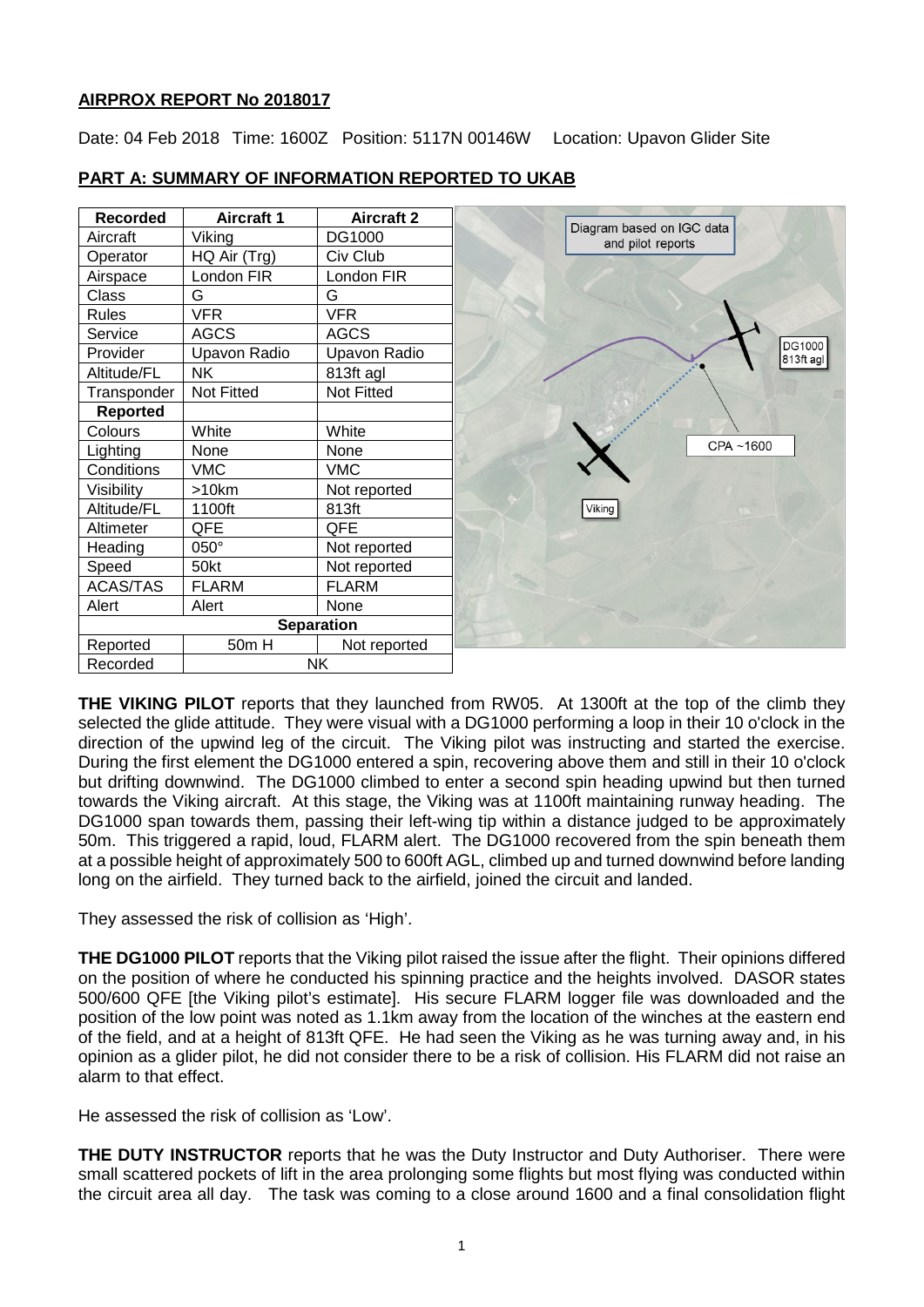was to be flown with an extended base leg to join long finals for the hangar on the south side. The DG1000 took off first and headed upwind, the Viking took off shortly afterwards and also headed upwind. Whilst he monitored the operation there were no radio calls heard until the DG1000 pilot and then the Viking pilot called downwind in rapid succession. The Viking landed at the launch point and the aircraft commander approached the tower visibly concerned and relayed to him that an aircraft had just carried out intentional spinning within the area defined as the normal RW05 circuit as they approached the crosswind leg passing their left wing by around 50m lateral separation. The pilot went to talk to the DG1000 pilot and later all three of them reviewed the logger FLARM trace from the DG1000 which showed it spinning just to the east of Trenchard Lines Camp at the area of the crosswind leg of the RW05 circuit. It was stated by the DG1000 crew that they did not see the Viking before or during the spins.

## **Factual Background**

The weather at Boscombe Down was recorded as follows:

METAR EGDM 041550Z 01015KT 9999 FEW027 BKN048 04/M03 Q1026 BLU NOSIG

### **Analysis and Investigation**

### **UKAB Secretariat**

The Viking and DG1000 pilots shared an equal responsibility for collision avoidance and not to operate in such proximity to other aircraft as to create a collision hazard<sup>[1](#page-1-0)</sup>. An aircraft operated on or in the vicinity of an aerodrome shall conform with or avoid the pattern of traffic formed by other aircraft in operation<sup>[2](#page-1-1)</sup>.

The DG1000 pilot provided a copy of his IGC FLARM logger file but there is no record of the Viking glider's flight. Neither glider appears on radar for a period close to the Airprox, therefore the time, position and altitude of the CPA cannot be verified.





l

<span id="page-1-0"></span><sup>1</sup> SERA.3205 Proximity.

<span id="page-1-1"></span><sup>2</sup> SERA.3225 Operation on and in the Vicinity of an Aerodrome.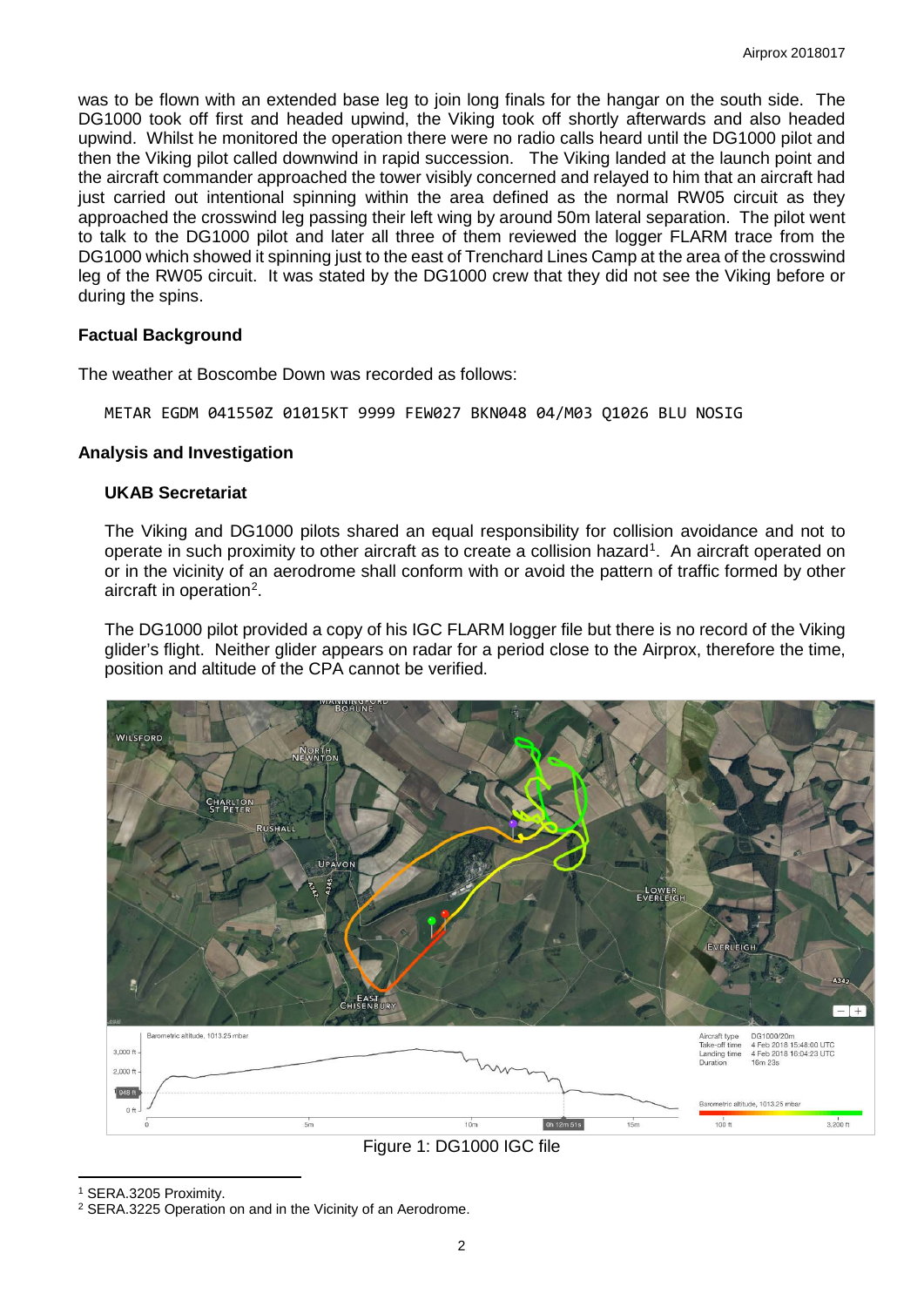## **Occurrence Investigation**

The initial investigation by the DG1000 pilot's gliding club identified the following points that are germane to the Airprox:

- 1. The final spin exercise was conducted 1.1km upwind of the peritrack where the winches were located, the other exercises were further away up to 2.6km and not as stated in the DASOR 'at the top of the winch launch'. Also, the exercises were conducted well away from the Upavon FOB sterile area.
- 2. The low point of the exercise was 1327ft (1013mb) which is 813ft above airfield elevation, and above the circuit height.
- 3. The crew of the Viking indicates they identified the DG1000 manoeuvring when they completed the winch launch. For the 2 aircraft to have been in close proximity the Viking crew must have flown towards the previously identified manoeuvring aircraft for approximately 1km. The separation in the opinion of the DG1000 pilot was that he was well over the 50m stated in the DASOR.

### **Comments**

### **HQ Air Command**

The Viking crew were visual with the DG1000 throughout this Airprox and were uncomfortable with the distance from the airfield that the DG1000 pilot had selected to conduct his manoeuvring. However, given that the Viking pilot could see the DG1000 manoeuvring then the location of that manoeuvring is not germane to this encounter. Whilst the Viking crew did not expect the DG pilot to conduct a spinning exercise close to the airfield, they were visual with the DG from the top of the Viking's launch and so it may have been wiser to have given a wider berth to the manoeuvring aircraft, even if it meant sacrificing their own exercise.

### **Army Gliding Association**

The Army Gliding Association found the Airprox process fair and reasonable. It was particularly reassured that its initial investigation into the occurrence was considered by the board. The incident took place outside the sterile area previously published in the Upavon DAM which was primarily in place to protect aircraft in the circuit. The AGA quickly developed an airspace brief to define what activities should be conducted in the airspace close to Upavon and provide provision for nonstandard manoeuvres, including those in the BGA syllabus, to ensure that there is an area within gliding range of the airfield to conduct these serials: this was welcomed by the ACO and adopted by the Airfield Manager into the DAM. We look forward to the Air Cadet Organisation enabling the flight recording function in their recently fitted FLARM units to enable better analysis of occurrences, enhance lesson learnt process and improve the flight safety environment.

#### **Summary**

An Airprox was reported when a Viking and a DG1000 flew into proximity at Upavon at about 1600hrs on Sunday 4<sup>th</sup> February 2018. Both pilots were operating under VFR in VMC and in receipt of an Air/Ground Service from Upavon Radio.

## **PART B: SUMMARY OF THE BOARD'S DISCUSSIONS**

Information available consisted of reports from the pilots of both aircraft and an IGC logger file.

The Board began by looking at the actions of the DG1000 pilot. Members noted that he had been conducting his exercise very close to the airfield boundary, and they wondered if he had carried out sufficient lookout for aircraft operating in the pattern of traffic prior to commencing his spinning exercise.